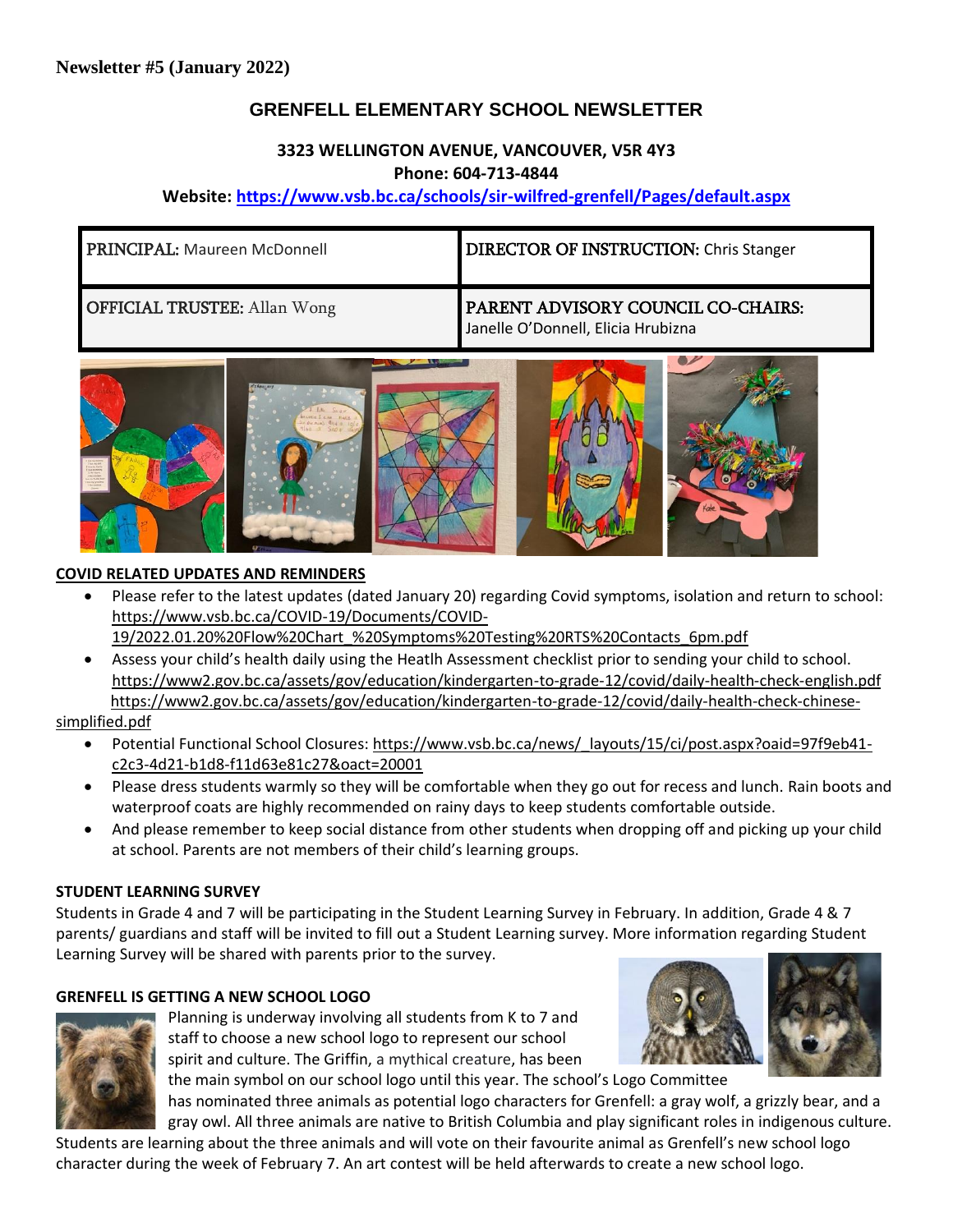### **PICK UP AND DROP OFF AT SCHOOL**



We have a new sign in the lane to remind drivers not to use the lane to drop off and pick up students. We would like to reserve the lane for parents and students on foot.

I have also arranged for the city to pave the lane and install new signage. The city will be installing 3-minute (Wellington and Rupert Street) and 15-minute (Price Street) parking signs. Parents can park their cars to walk their child(ren) to school.

Thanks everybody for helping to keep the school safe.

Please see the parking map below:



Disclaimer: This map is produced as a public resource for general information purposes only. The City, it's employees, officers, directors and<br>representatives do not guarantee the accuracy of the information contained ther Depresentatives do not guarantee the accuracy of the information<br>designated cycling route or other shown in the map information.

#### **LEGEND**



#### 3 mins Parking (School Days)

These spots are for quick pick-ups and dropoffs. Park your vehicle in this zone for no more than 3 minutes.



### 15 mins Parking (School Days)

For longer school visits please park your vehicle in this zone for no more than 15 minutes.



#### **Transit Bus Zone**

Vehicles cannot park or stop in a bus zone and must yield to buses. Only buses may park here with the exepction of emergency vehicles.

School Drop Off/Pick Up Zone

#### No Drop-Off or Pick-Up

Use Wellington Av, Rupert St, or Price St for drop-off and pick-up instead.

#### **Support Active Transportation**

Keep the area around your school a safe place to walk, cycle and roll by following the posted signs. If you are driving, consider the "Drive to Five" initiative. Park five minutes away and walk to school. It is an active way to start and end the day.

ary 2021

 $0$  10 20 30 40m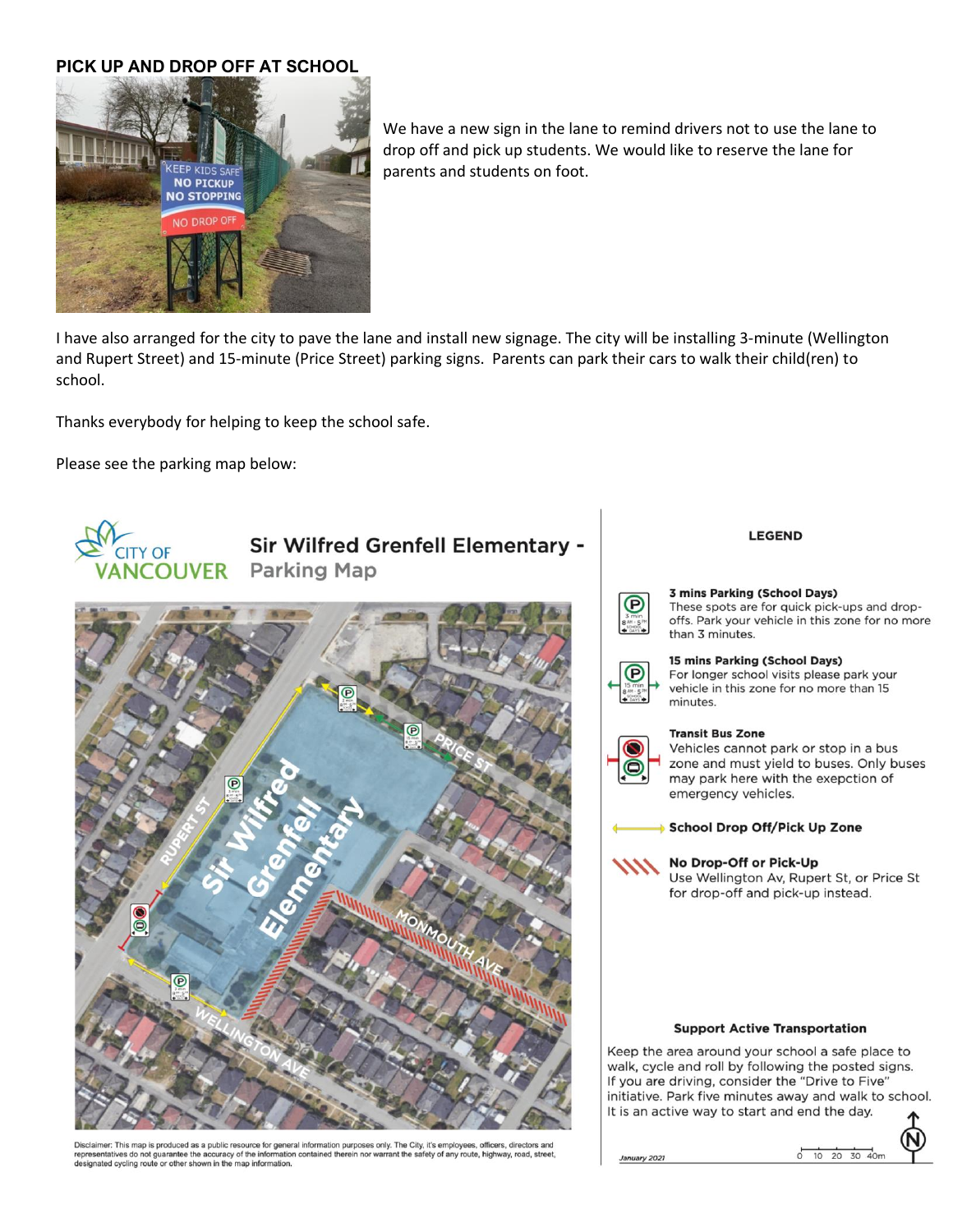### **OUTDOOR LEARNING GRANTS**

Grenfell school is the proud recipient of two outdoor learning grants. We have been awarded \$1000 from WWF Go Wild School Grants and \$500 from the VSB Sustainability Grants. The money received will go dierectly to support our school garden and the outdoor classroom. Thank you to our Outdoor Education Committee members: Ms. Lee, Ms. Cho, Ms. Tome, Ms. Finden and Ms. Seversen for applying for the grants.



### **GRENFELL PAC- PURDY'S CHOCOLATE FUNDRAISER**

Thank you to everyone who supported the PAC's Purdy's chocolate fundraising. The PAC raised \$760.00. Thank you to parents Janelle O'Donnell, Elicia Hrubizna, Sarika Gupta and Cindy Tam for their work organizing and sorting the orders. We hope you enjoyed your chocolate.

Our next PAC meeting is **Monday, February 28 at 7:00 pm**. All parents and guardians are welcome to attend. Grenfell PAC website:<https://sites.google.com/view/grenfellpac/events-meetings>

### **FOOD BANK DONATIONS**

We have raised \$401.75 for the Food Bank. Thank you for the support of the Grenfell families who donated online. A big thank-you to the Student Council, Ms. McCague and Ms. Finden for their work on this fundraising campaign for the Food Bank. A cheque in the amount of \$401.75 has been sent to the Food Bank. Thanks everyone!

### **BODY SCIENCE WORKSHOPS FOR STUDNETS AND PARENTS-RESCHEDULED**

Due to the new restrictions to manage Covid at school, we have rescheduled both the Saleema Noon Body Science workshops for parents and students to October 2022. More information will be shared at a later date.

### **SNOW CLOSURES DUE TO WEATHER CONDITIONS**



When the school is closed due to bad weather, the Board will post information about snow closures by 6:00 am on the website at [www.vsb.bc.ca](http://www.vsb.bc.ca/) and will inform local media stations, including:

- CKNW (980 AM)
- CBC (690 AM, 105.7 FM)
- BCTV/Global (Cable channel 11)
- CITY TV (Cable channel 13)
- CIVB (1470 AM)
- CFHG (96.1 FM)
- CKWX (1130 AM)

Parents are encouraged to check the VSB website or listen to the radio/TV stations listed above to learn about school closures.

### **DATES TO REMEMBER**

| Friday, January 28     | Report cards go home with students                                   |
|------------------------|----------------------------------------------------------------------|
| Tuesday, February 1    | First day of Lunar New Year (Year of the tiger)                      |
| Wednesday, February 2  | Kindergarten hearting test                                           |
| Thursday, February 3   | Do Bugs Need Drug workshop (Grade 2 students)                        |
| Monday, February 14    | Valentine's Day                                                      |
| Friday, February 18    | Pro-d Day (students do not attend)                                   |
| Monday, February 21    | Family Day holiday                                                   |
| Wednesday, February 23 | Pink Shirt Day (wear a pink shirt to school to stand up to bullying) |
| Monday, February 28.   | PAC meeting @700 pm in Zoom, all parents welcome                     |
| Wednesday, March 9     | Student-led conferences (students will be dismissed at 2:00pm)       |
| Thursday, March 10     | Student-led conferences (students will be dismissed at 2:00pm)       |
| Friday, March 11       | Last day of instruction before spring vacation                       |
| Monday, March 28       | School re-opens after spring vacation                                |
|                        |                                                                      |